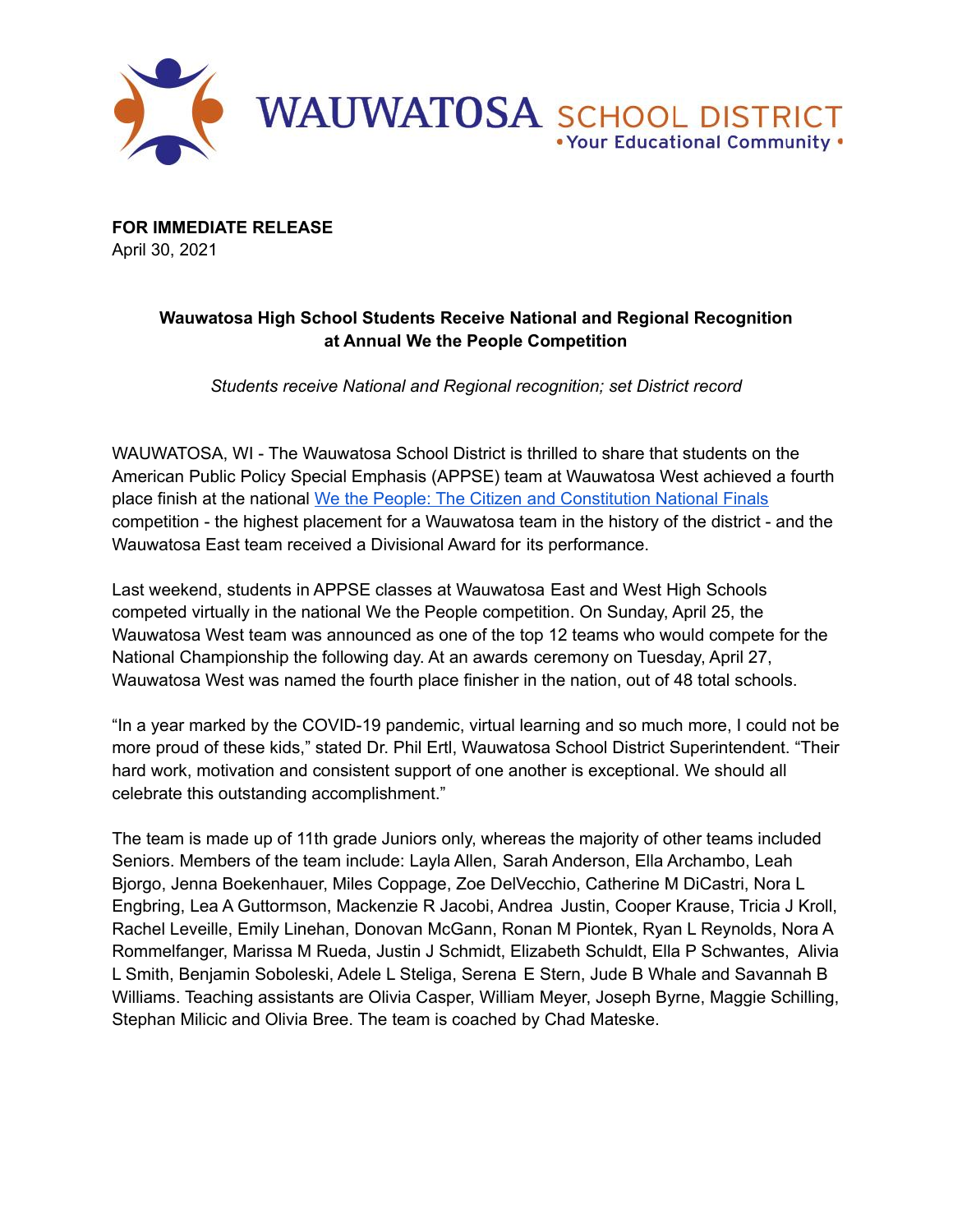The Wauwatosa East team earned its Divisional Award (Division C) after securing a wildcard spot in the national championship. Members of the team include: Aidan Anich, Madeline Bartz, Greta Dietzler, Gabriela Duarte, Nadia Eull, Nathan Foley, Julia French, Meera Gajria, Owen Gendrich, Audrey Georg, Sophia Heffner, Alex Joseph, Mason King, John Koch, Micah Korb, Abby Loeffel, Isabel Margerie, Claire Nistler, Lidia Perez, Anya Ranft, Anneke Shiller, Lamar Smith, Kidron Staples, Norah Tait, Stella Vermeulen, Ryan Westphal and Lauren Wunderlich. Teaching assistants are Audrey Andera, Grace Hudson-Mairet, Ella Laatsch, Isa Lentz, Jack Stuart and Nora Tanel. The team is coached by Taylor McDaniel.

A full list of award-winning teams can be found [here.](https://www.civiced.org/national-finals-2021-awards)

This is the third time in the 14 year history of the program that a Wauwatosa team earned a spot in the National Championship finals. In previous years, students from Wauwatosa West had finished 10th in the nation, but this year's fourth place finish marks the highest placement to date. Additionally, this fourth place finish is the best finish from a Wisconsin team in more than a decade.

American Public Policy Special Emphasis (APPSE) is a government/civic education course offered at both Wauwatosa East and West. The class takes an in-depth look at government structure, rights, court cases and current events as students prepare for the Center for Civic Education's annual We the People competition. Students in the class break off into six distinct learning groups that research, write and learn to argue and defend stances on historical, political and social issues.

The We the People: The Citizen and Constitution National Finals is a national academic competition that gives students an opportunity to display the civic knowledge, skills, and dispositions necessary to effectively participate in our constitutional democratic republic through simulated congressional hearings. Approximately one thousand students from forty-eight classes participated in 648 half-hour Zoom hearings during the National Finals on April 23 - 26, 2021.

## **About Wauwatosa School District**

Wauwatosa School District is a high achieving, forward-thinking, richly diverse public school district serving approximately 7,200 students and families. The District consists of 16 schools: 11 elementary schools, two middle schools, two high schools and the Wauwatosa Virtual Academy. Among these are two charter schools: Wauwatosa Montessori and Wauwatosa STEM. A full STEM program is offered at Underwood Elementary and at both middle schools. Additionally, the District provides education for several county programs including Children's Hospital, Vel R. Phillips Juvenile Justice Center and River Hills School. The educational community's long history of excellence has been recognized both regionally and nationally.

For more information, visit the Wauwatosa School District [website](https://www.wauwatosa.k12.wi.us/Page/1), [Facebook](https://www.facebook.com/tosaschools), [Twitter,](https://twitter.com/tosaschools) [LinkedIn](https://www.linkedin.com/company/tosaschools) and **[Instagram](https://www.instagram.com/tosaschools/)** pages.